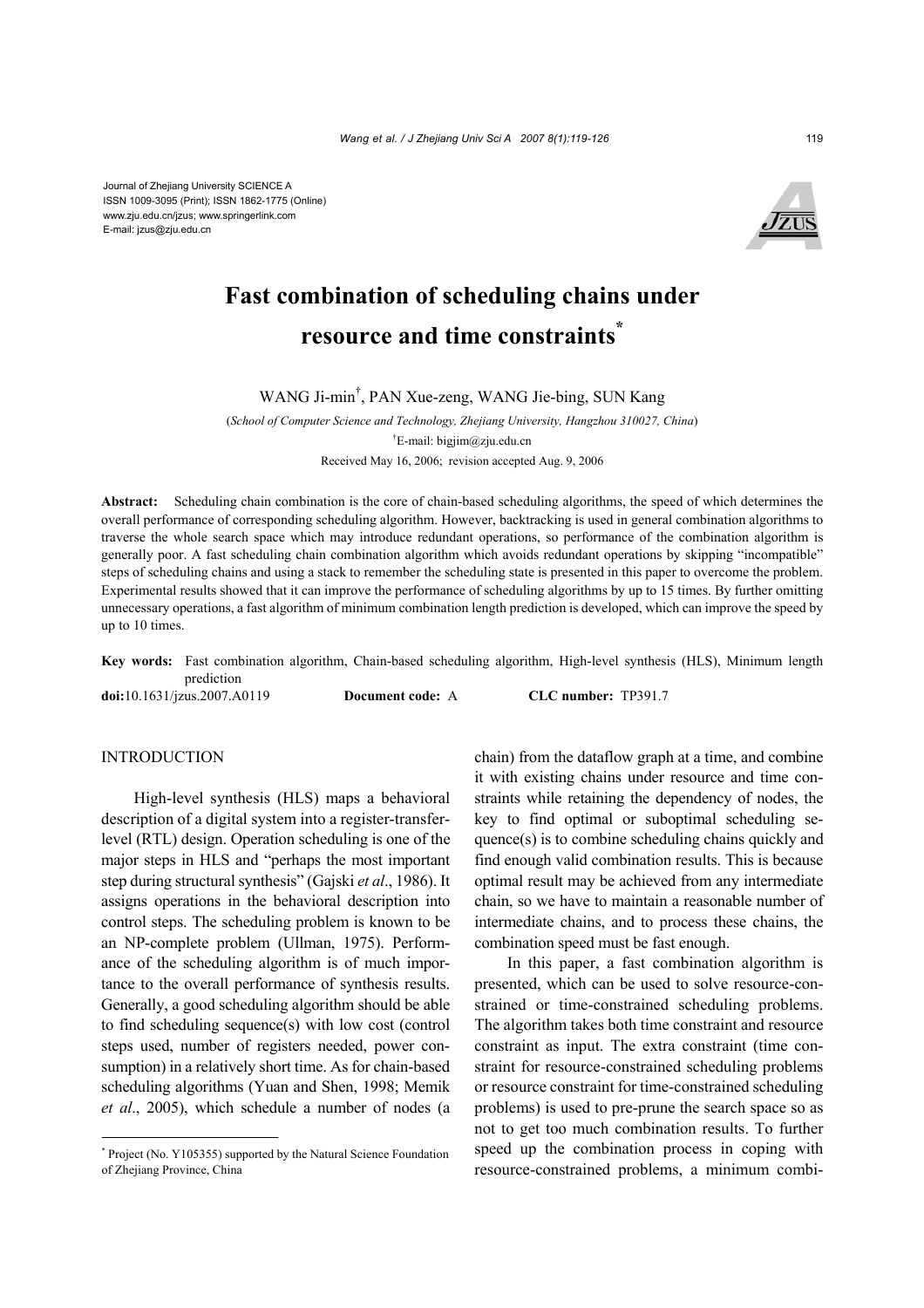nation length prediction algorithm is also presented for fast prediction of the minimum length of combined chains, thus to avoid unnecessary combination.

#### RELATED WORK

There are two classes of scheduling problems: time-constrained scheduling (TCS) and resourceconstrained scheduling (RCS) (Lin, 1997). There are many scheduling algorithms developed by researchers to address TCS and/or RCS problems. According to optimization of scheduling results, scheduling algorithms can be classified into two categories: exact solutions and heuristics. Integer Linear Programming (ILP) (Hwang *et al*., 1991), SAT-based scheduling algorithm (Memik and Fallah, 2002), and Branch and Bounding algorithm (Narasimhan and Ramanujam, 2001) can find exact (optimal) solutions to the scheduling problem, but with a high computation complexity; Force Directed Scheduling (FDS) (Paulin and Knight, 1989) and its variants, list-based scheduling (Parker *et al*., 1986) and its improved version (Sllame and Drabek, 2002) compute suboptimal solutions with low costs. Chain-based scheduling algorithms can be tuned to find optimal or suboptimal solutions, whose results are found to depend on how partial-scheduled chains are combined. Yuan and Shen (1998) adopted the simplest method, which was to match two chains from the very beginning and did not consider the cost of combined scheduling sequences. Memik *et al*.(2005) also developed a chain-based scheduling algorithm, but they converted it into a "max-weighted *k*-chain" problem, and used bipartite matching to solve it. Both of these two algorithms compute only one combination chain from two input chains, and thus result in suboptimal solutions. To compute optimal solutions, more combination results must be found and kept for further combination until the optimal results are found.

There are also scheduling algorithms aiming at multiple objective optimizations. Mohanty and Ranganathan (2005), Mohanty *et al*.(2006) and Kumar *et al*.(2004) developed scheduling algorithms for RCS and TCS problems that optimized for low power. Chantana *et al*.(2004), however, presented an algorithm that made resource and register usage optimizations in architectural synthesis.

#### PROBLEM FORMULATION

The behavior of the digital system is described in a data flow graph (DFG), which is in nature a directed acyclic graph (DAG). We denote DFG *G* by a 2-tuple (*V*, *E*), in which  $V = \{v_1, v_2, \ldots, v_n\}$ , each  $v_i$  ( $1 \le i \le n$ ) is a vertex of  $G$ ,  $n=|V|$  is the number of vertices, and *E*={*e*<sub>1</sub>,*e*<sub>2</sub>,…,*e<sub>m</sub>*}, each *e<sub>i</sub>*=(*v*<sub>*t*</sub>,*v*<sub>*@*</sub>) (1≤*j*≤*m*; *v*<sub>*t*</sub>, *v*<sub>*©*</sub>∈*V*) is an edge of  $G$ ,  $m=|E|$  is the number of edges. If  $(v_t, v_\varphi) \in E$ ,  $v_t$  is called a predecessor of  $v_\varphi$ ;  $v_\varphi$  is called a successor of  $v_t$ . Direct and indirect predecessors of  $v_\phi$ are called ancestors of  $v_{\varphi}$ ; direct and indirect successors of  $v_{\varphi}$  are called descendants of  $v_{\varphi}$ . Component library is a set of hardware components (such as multiplier and ALU) which completes the operation of vertices in the DFG:  $C = \{c_k | c_k = (t,d), 1 \le k \le \Pi, t \text{ is the } \}$ type of the component, *d* is delay in steps of this component, *Π* is the number of components}. Resource constraint  $\check{R}_t$  (1≤*t*≤*Π*) is the number of available resource of type *t* (for ease of discussion, we assume that each operation in *V* can only be performed on one type of resource). Time constraint *Ť* regulates the maximum number of control steps that a combination chain could distribute its operations into. A scheduling chain *S* is a sequence of control steps *S*1, *S*2,…, each is a set that contains one or more operations  $S_{11}, S_{12}, \ldots, S_{21}, \ldots$  scheduled from whole or part of the DFG that satisfy the dependency and resource constraints. The chain combination problem under resource constraint  $\check{R}$  and time constraint  $\check{T}$  is formulated as follows.

To combine two independent chains  $S_1, S_2, \ldots, S_a$ and  $T_1, T_2, \ldots, T_\beta$ , is to find all valid chains  $U_1, U_2, \ldots, U_\gamma$ that satisfy:

(1) 
$$
\gamma \leq \tilde{T}
$$
. (Time constraint)  
\n(2)  $\forall j$ ,  $\forall t$ ,  $1 \leq j \leq \gamma$ ,  $1 \leq t \leq \Pi$   
\n $|\{U_{jk}|U_{jk} \in U_j \land \text{type}(U_{jk})=t\}| \leq \tilde{R}_t$ .  
\n(Resource constraint)  
\n(3)  $\sum_{i=1}^{\alpha} |S_i| + \sum_{i=1}^{\beta} |T_i| = \sum_{i=1}^{\gamma} |U_i|$ .  
\n(All operations must be scheduled)

$$
(4) \ \forall j, \ 1 \leq j \leq \alpha, \ \forall k, \ 1 \leq k \leq |S_j|, \quad \sum_{i=1}^{\gamma} \psi(S_{jk}, U_i) = 1,
$$

*i* =

and

$$
\forall j, 1 \leq j \leq \beta, \forall k, 1 \leq k \leq |T_j|, \sum_{i=1}^{\gamma} \psi(T_{jk}, U_i) = 1,
$$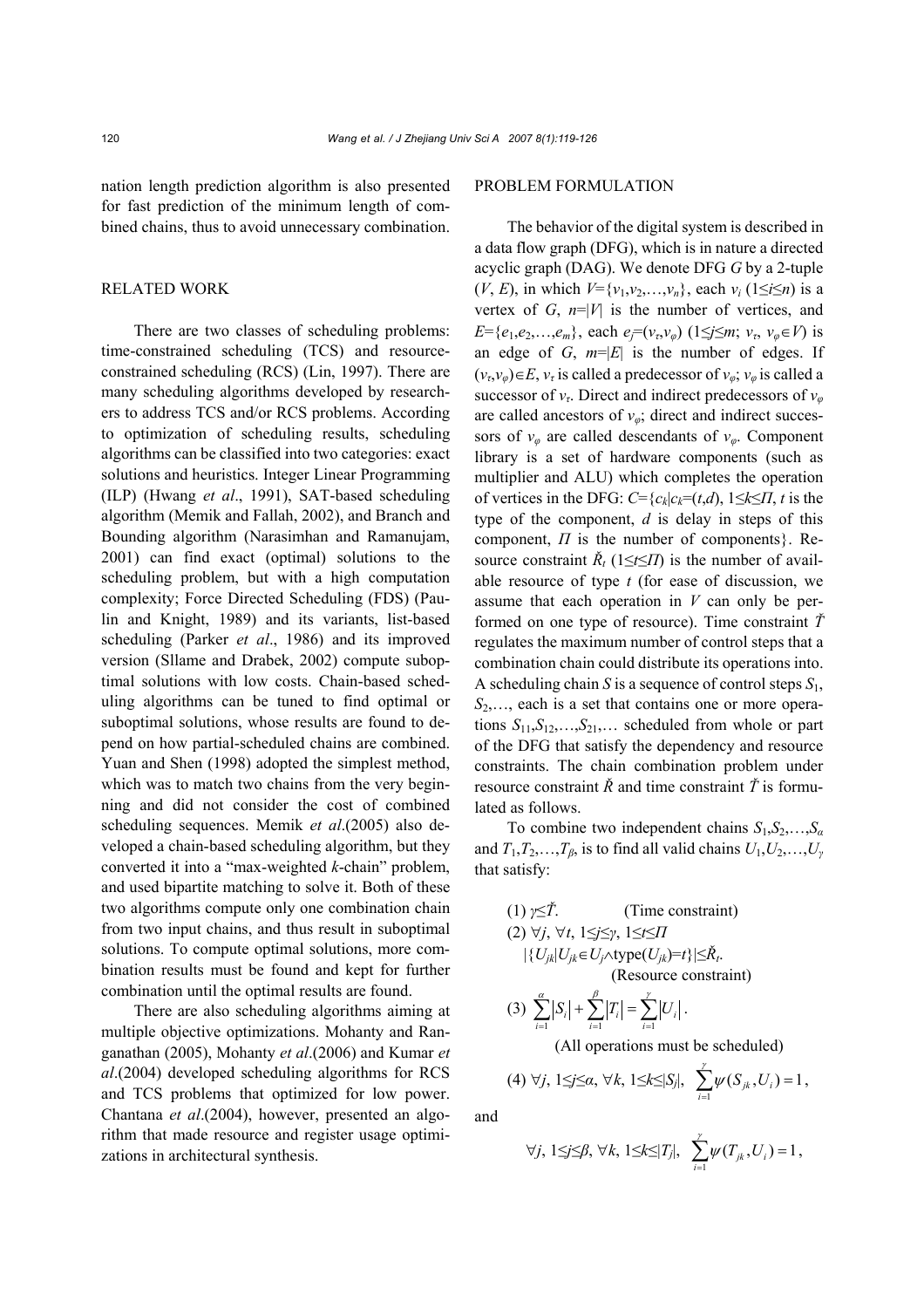in which

$$
\psi(op, S) = \begin{cases} 1, & \text{if } op \in S, \\ 0, & \text{if } op \notin S. \end{cases}
$$

(Each operation is scheduled only once) (5) ∀*j*, 1≤*j*≤*γ*, ∀*k*, 1≤*k*≤|*Uj*| ¬∃*i* that *i*≥*j*∧*Ui* contains an ancestor of *Ujk*. (Dependency of DFG)

An example of scheduling chain combination is depicted in Fig.1. In this example, two chains "Chain 1" and "Chain 2" are to be combined under the resource constraint of one multiplier and one ALU, and the time constraint of 5 control steps. After combination, two valid chains R1 and R2 are found. Note that the two chains to be combined are carefully selected from the DFG, and preprocessed to be independent.



**Fig.1 Example of chain combination. (a) Two chains to be combined; (b) Valid chains after combination**

## FAST COMBINATION ALGORITHM

A naïve way to combine two scheduling chains is to use backtracking to enumerate all possible solutions. Implementation of this algorithm is illustrated below. For ease of discussion, we assume that all resources in the component library take only one cycle to complete its operation.

Implementation of a naïve combination algorithm // *res*: resource constraint // *time*: time constraint  $// S_1...S_n$ : scheduling sequence one  $//T_1...T_m:$  scheduling sequence two // *pfx*: prefix of combination result // *i* and *j*: current indexs of *S* and *T* procedure *Combine*(*res*, *time*, *pfx*, *S*, *T*, *i*, *j*) if (*i*=*n*+1 and *m*–*j*+1≤*time*) *Output*( $pfx+T_j...T_m$ ); // concat and output

```
else if (j=m+1 and n–i+1≤time) 
     Output(pfx+S_i...S_n); // concat and output
  else 
     bak \leftarrow pfx; // back up pfxpfx \leftarrow pfx + S_i; // add S_i to the end of pfxCombine(res, time−1, pfx, S, T, i+1, j); 
     pfx←bak; // restore pfx
     pfx \leftarrow pfx + T_j; // add T_j to the end of pfxCombine(res, time−1, pfx, S, T, i, j+1); 
    pfx←bak; // restore pfx
     (cur, len)←comb_cycle(res, Si, Tj) 
                      // combine current cycle 
    pfx←pfx+cur; // concat with pfx
     Combine(res, time−len, pfx, S, T, i+1, j+1); 
  endif 
end procedure 
// top module 
procedure top_combine(res, time, S, T) 
  Combine(res, time, NULL, S, T, 1, 1);
```
end procedure

Because this algorithm does not perform any pruning on the search space, both worst case and average time complexity of the algorithm are exponential. Basically, the chain combination process is to make a traversal on the search tree, performance of the algorithm can be improved by pruning unreasonable branch of the search tree. As can be seen from the pseudocode, the kernel of the algorithm is *comb\_cycle* procedure, which combines two control steps from two chains into one. The procedure is executed without any constraints; that is to say, it is executed without considering whether it is necessary. In fact, if some *comb* cycle(*res*,  $S_i$ ,  $T_j$ ) procedure call can produce no more results than  $S_i$ … $T_i$  and  $T_i$ … $S_i$ , this procedure call and the following recursive call to *Combine* are both unnecessary, because these two cases will be covered by other *Combine* calls. An example in Fig.2 illustrates one of the two cases.

There are several cases in which *comb\_cycle*(*res*,  $S_i$ ,  $T_i$ ) procedure call produces only two results  $S_i$ ...  $T_i$ and  $T_i$ … $S_i$ , with each case being called a combination failure. In the following cases, a combination failure will occur: (1)  $S_i$  (or  $T_j$ ) consumes all available resources, so  $T_i$  (or  $S_i$ ) must be scheduled in the following control step. (2) Suppose  $S_i$  (or  $T_i$ ) consumes more or at least the same number of types of resources than  $T_i$  (or  $S_i$ ), for each type of resource that  $T_i$  (or  $S_i$ ) consumes at least one unit,  $S_i$  (or  $T_i$ ) needs all available resources of that type. Combination failures are illustrated in Fig.3. In this example, two chains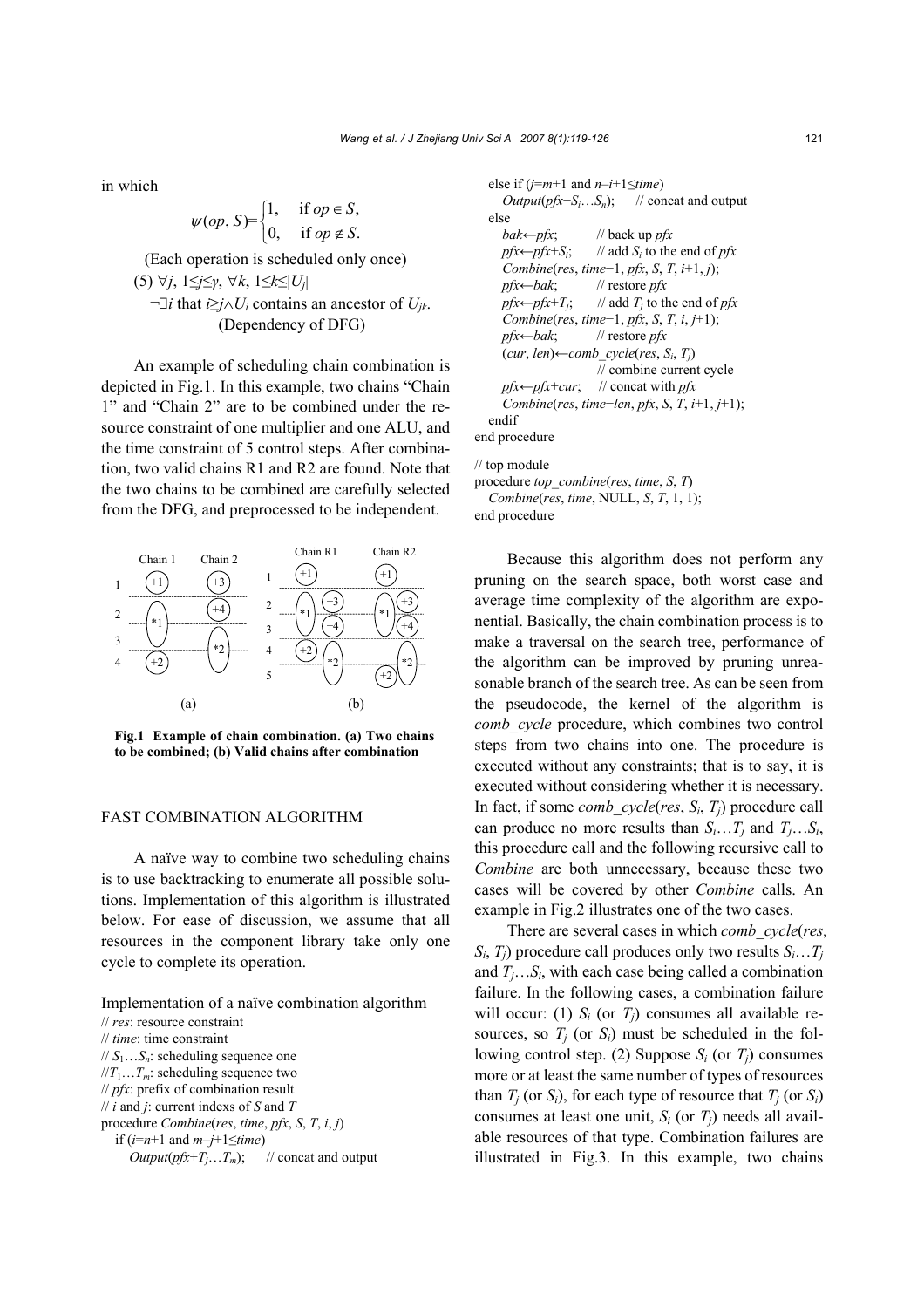

**Fig.2 Example that shows the case of redundant** *Combine* **and** *comb\_cycle* **calls. (a) Situation reached through** *comb\_cycle* **call; (b) The same situation reached without** *comb\_cycle* **call**



**Fig.3 Various combination cases**

"Chain 1" and "Chain 2" are to be combined under the resource constraint of one multiplier and two ALUs. In the first control step, "Chain 1" consumes all available resources, so whatever the corresponding control step in "Chain 2" is, a combination failure will occur. In control steps 2 and 3 of the example, although none of the two control steps consumes all available resources, no significant "new" results can be generated from combination of the two control steps [Note that although  $(+3, +4)$ ...+9 and  $(+3, +9)$ ... +4 are two different sequences, there is no significant difference between them in the view of operation pattern]. Two cases of successful combination are also shown in the figure. In control step 4, total resource requirements of Chain 1 and Chain 2 are just the amount of available resources, so it is a perfect match. In control step 5, total resource requirements of Chain 1 and Chain 2 exceed the amount of available resources, but significantly different results can also be generated [for example,  $(+7, *5)...(+11, *7)$  and  $(+7, *5, +11)...(*7)$  are two different sequences]. Two control steps are said to be compatible if they can be successfully combined.

Knowing in which cases a *Combine* call is necessary and in which cases it is redundant, we can revise the program to remove redundant function calls and improve its performance. The revised algorithm is listed as follows.

Fast chain combination algorithm // *res*: resource constraint // *time*: time constraint  $// S_1...S_n$ : scheduling sequence one //  $T_1 \ldots T_m$ : scheduling sequence two procedure *Combine*(*res*, *time*, *S*, *T*) init stack *s*; link up available control steps of *S*, *T*; *i*←*first avail*(*S*); // get index of first available step in *S j*←*first avail*(*T*); // get index of first available step in *T*  $k \leftarrow match(S_i, T_i, 1, res);$  // try to find a match of  $T_i$  in *S* from  $S_i$ push(*s*, *k*, *j*, NULL, *S*<sub>1</sub>...*S*<sub>*k*-1</sub>, *T*<sub>1</sub>...*T*<sub>*i*-1</sub>, *time*–(*k*+*j*-2)); // omit code for searching along *T*  while (not empty(*s*))  $(i, j, pfx, pa, pb, time) \leftarrow pop(s);$ while  $(i \neq -1$  and  $j \neq -1$ ) back up *pfx*, *pa*; *k*←*match*( $S_{next\_available}(S,i)$ ,  $T_j$ , 1, *res*); if  $(k=-1$  and  $time \geq -(n-i+m-j)$ *Output*(*pa*, *pb*, *pfx*,  $S_{i+1}$ ,  $T_{i+1}$ ); else if (*pfx*=NULL)  $pa \leftarrow pa+(S_i...S_{k-1});$  else  $pfx \leftarrow pfx + (S_i...S_{k-1});$  endif push(*s*, *k*, *j*, *pfx*, *pa*, *pb*, *time*–(*k*–*i*–1)); endif restore *pfx*, *pa*; ... // omit code for searching along *T*  $(cur, len) ← comb cycle(S<sub>i</sub>, T<sub>i</sub>);$  // combine current step *pfx*←*pfx*+*cur*; // concat with *pfx time*←*time*–*len*; // adjust time limit *i*←*next avail*(*S*, *i*); // seek to next available step of *S<sub>i</sub> j*← $next$  *avail*(*T*, *j*); // seek to next available step of *T<sub>i</sub>*  ... // omit code for searching along *S* and *T*. If one match // is found, related variables are updated; if two // matches are found, the second one is pushed onto // the stack. If any attempt fails, try to output the results. endwhile endwhile end procedure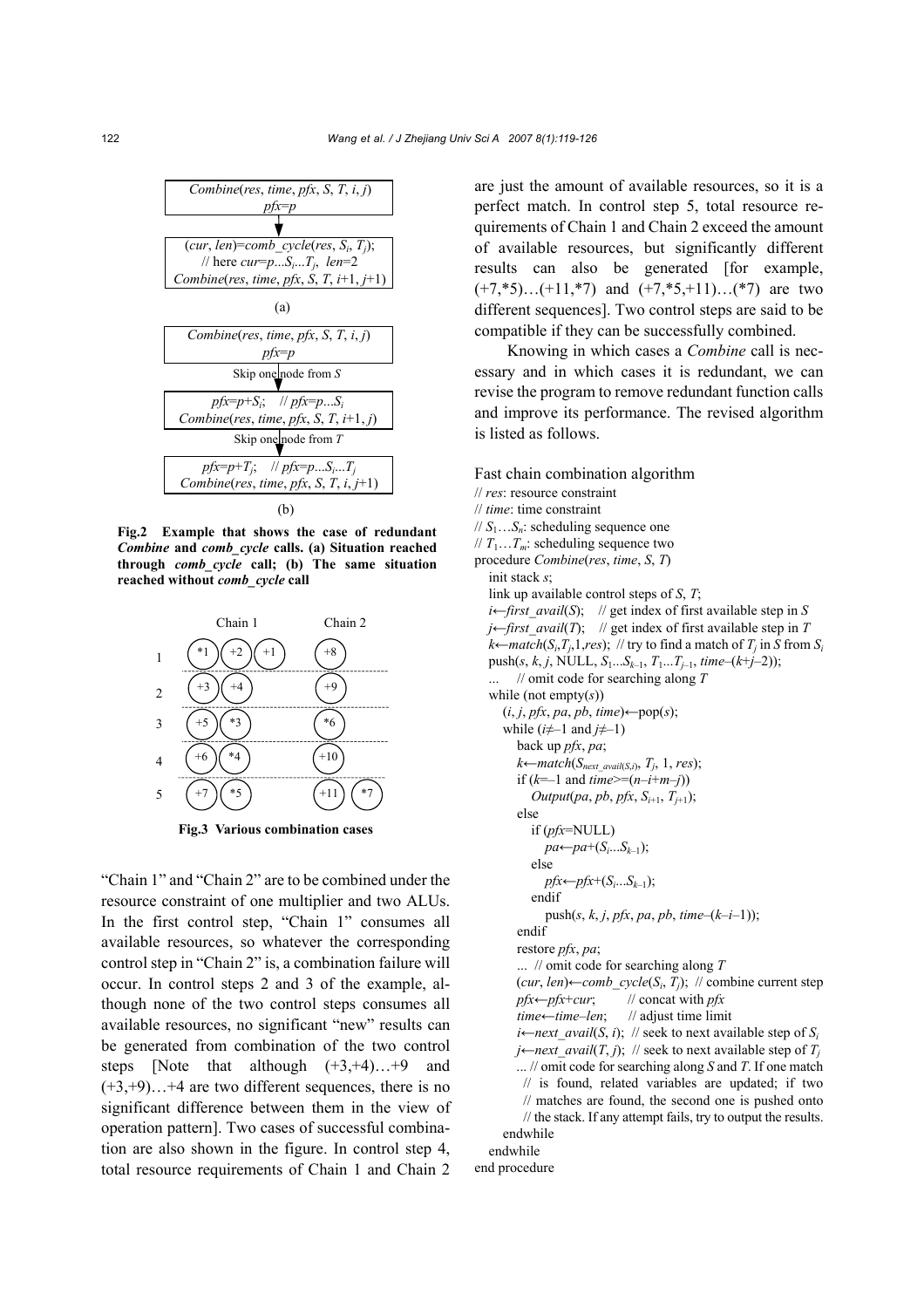Due to space limitation, some codes of the algorithm are omitted, however, the readability of the algorithm is not affected since the algorithm is symmetrical in general and omitted codes can be easily deduced. The algorithm uses stack instead of recursive function call to decrease overhead. To avoid unnecessary processing of control steps that have already consumed all available resources, "available" steps (those that consume fewer resources than available) are linked up in a linked list, and can be traversed by *first\_avail* and *next\_avail* function calls. The *match*( $S_i$ ,  $T_j$ , 1, *res*) function call is used to find the next compatible step of  $T_i$  in chain *S* from step  $S_i$ by calling function *next\_avail* repeatedly. Firstly the initial match along each chain is detected and pushed onto the stack. Then for each record in the stack, the algorithm tries along each chain to find a match and push any match onto the stack. Partial combined chains are stored as prefix in "*pa*", "*pb*" or "*pfx*" member and when any chain reaches its end, the prefix is used to construct final results to output. This version of *Output* function is also different from the one listed in "the implementation of naïve combination algorithm" where it has more arguments. Among these arguments, *pa* and *pb* are uncombined parts of chains *S* and *T* respectively, *pfx* is the combined prefix,  $S_{i+1}$ . *S<sub>n</sub>* and  $T_{i+1}$ *. . T<sub>m</sub>* are the remainder of chains *S* and *T* respectively. An example run of *Output* is depicted in Fig.4. In this example, none of  $S_{i+1}, S_{i+2}, \ldots, S_n$ is compatible with  $T_{i+1}$ .

```
Output("a...b","c...d","e...f","g...h","i...j...k") 
The output is: 
         a...b...c...d...e...f...g...h...i...j...k 
         a...b...c...d...e...f...g...i...j...k...h 
        a...b...c...d...e...f...i...j...k...g...h 
         c...d...a...b...e...f...g...h...i...j...k 
        c...d...a...b...e...f...g...i...j...k...h 
        c...d...a...b...e...f...i...j...k...g...h
```
#### **Fig.4 Example run of** *Output* **function**

*pa* and *pb* are independent and either one can be put on the first position. *pfx* follows *pa* and *pb*. The last two arguments, "g…h" and "i…j…k", are treated differently: "i…j…k" is treated as a whole, while "g…h" can be separated

## MINIMUM COMBINATION LENGTH PREDIC-**TION**

In scheduling algorithms based on chain com-

bination, the combination operation will be iterated several times, and in each iteration there may be a large number of intermediate chains. Combining such intermediate chains is time-consuming. However, its performance can be improved by rapidly predicting the minimum combination length and avoiding unnecessary combinations (If the minimum length of combination results is still greater than the time constraint, the combination is unnecessary).

The fast minimum combination length prediction algorithm is listed below. It is similar to the fast chain combination algorithm, but it runs much faster. Firstly, it does not need to maintain the prefix chain any more; only its length is needed. Secondly, no backtracking is needed: once a match is found, both chains move forward to the next available step. A new function *compatible* is introduced in the algorithm, which is used to judge whether current steps of the two chains can be combined into one. The algorithm also uses double-linked list to speed up available node search and uses a stack to remember intermediate matches. Firstly initial matches are detected and pushed onto stack. Then each item in the stack is tested for feasibility, and feasible matches are pushed onto stack again. Each time an infeasible chain is found, length of the final chain is computed and minimum length is updated if necessary.

Implementation of minimum combination length prediction algorithm

// *res*: resource constraint  $// S_1...S_n$ : scheduling sequence one  $// T_1...T_m:$  scheduling sequence two procedure *MinLen*(*res*, *S*, *T*) *min\_len*←∞; init stack *s*; link up available control steps of *S*, *T*;  *i*←*first\_avail*(*S*); // first available step in *S j*←*first avail*(*T*); // first available step in *T*  $k \leftarrow match(S_i, T_j, 1, res);$  // try to find a match of  $T_j$  in *S* from  $S_i$ push $(s, k, j, k-1)$ ;  $k \leftarrow match(S_i, T_i, 2, res);$  // try to find a match of  $S_i$  in *T* from  $T_i$ push $(s, i, k, i-1)$ ; while (not empty(*s*))  $(i, j, pfx len) \leftarrow pop(s);$ while  $(i \neq -1$  and  $j \neq -1$ ) if  $(compatible(res, S_i, T_i)=1)$  $k \leftarrow$ *next\_avail*( $S$ , *i*); *j*← $next$  *avail*( $T$ , *j*); if ( $k≠-1$  and  $j≠-1$ ) *pfx\_len*← $pfx$  *len*+ $(k-i-1)$ ; *i*←*k*;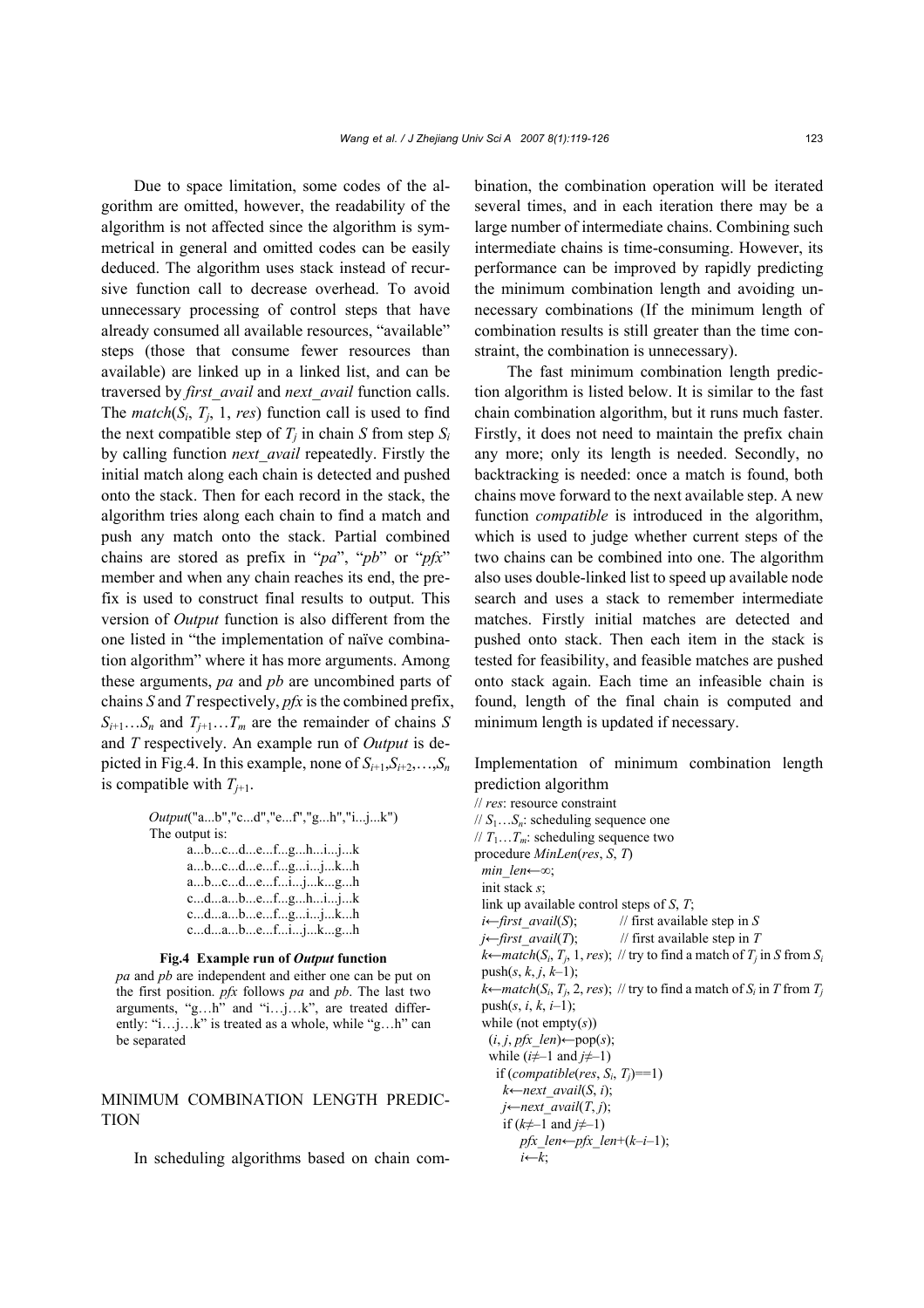```
 else 
          min_len←min(min_len, m+pfx_len+n–i); 
      endif 
     else 
     k \leftarrow match(S_i, T_i, 1, res);// try to find a match of T_i in S from S_i if (k>0) 
         push(s, k, j, pfx_len+k–i–1); 
      else 
        min len\leftarrowmin(min len, m+pfx len+n–i+1);
      endif 
        ... // omit code for searching along T
     endif 
   endwhile 
  endwhile 
  return min_len; 
end procedure
```
## ADAPTING THE ALGORITHMS TO REAL-LIFE APPLICATIONS

When presenting the algorithms, an assumption is made that each type of resource takes only one cycle to run. However, in real-life applications, there are many types of hardware components that are of multiple-cycle. For example, a multiplier generally takes two cycles to perform a multiplication. The fast combination algorithm and fast minimum combination length prediction algorithm must be modified to accommodate this situation. To represent multiplecycle operation, multiple nodes can be used, with each representing one stage of the operation. For example, a 2-stage multiplier can be represented by an original multiplier node followed by a node of new type "dummy". Here a "dummy" node performs the second stage of multiplication. According to the definition of dummy operation, each dummy node must follow a multiplier node and no other node can be inserted in-between; also each multiplier node must be followed by a dummy node. When scheduling nodes in chains, extra care must be taken so as not to split a multiplier-dummy node pair.

An example of combining two chains that contain 2-stage multipliers is shown in Fig.5. Fig.5b is a snapshot of running combination algorithm with input "Chain 1" and "Chain 2" shown in Fig.5a. At this time, nodes "dummy" and "+4" are a match, and the algorithm searches along Chain 2, trying to find a new match and putting it onto stack. Of course "dummy" and "+5" are also a match. However, it is not a feasible solution, since node "+4" will be inserted between " $(*1, +3)$ " and "dummy", and " $*1$ -dummy" node pair will be broken.



**Fig.5 Example of combination algorithm. (a) Two chains to be combined; (b) Snapshot of the combination algorithm**

## EXPERIMENTAL RESULTS

To test the performance of the two algorithms, we implement them with Visual  $C++ 6.0$ , and apply them to standard benchmarks EWF and FDCT. For comparison, running times of fast combination algorithm with and without fast minimum combination length prediction are collected respectively. The naïve version of combination algorithm is also implemented and its running times on EWF and FDCT with and without fast minimum combination length prediction are collected. Experimental results are shown in Tables 1~2. All data are collected on a machine with 1.6 GHz Intel Pentium IV CPU, 512 M memory machine running Windows XP SP2.

Experimental results show that no matter whether fast minimum combination length prediction algorithm is applied, the fast version of combination algorithm gets a better performance than the naïve recursive version: it runs 2~15 times faster. Also, both versions of combination algorithms get better results when fast minimum combination length prediction is used than running alone, but due to the limitation we impose on the number of intermediate results, the potential of prediction algorithm is not fully brought into play.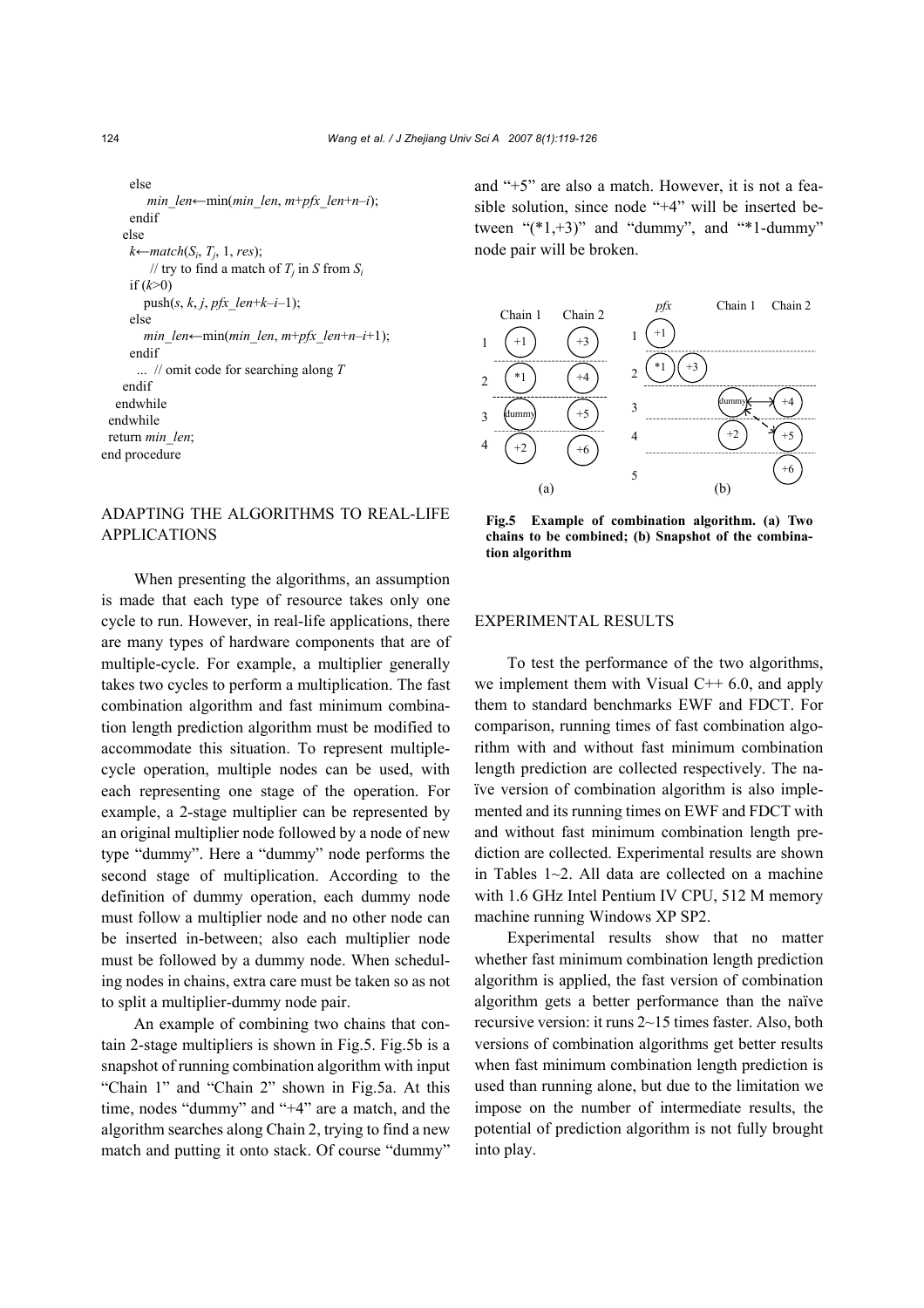| Res                 | Pred | Fast | Inter | Time(s) | Results | Res               | Pred | Fast | Inter | Time(s) | Results |
|---------------------|------|------|-------|---------|---------|-------------------|------|------|-------|---------|---------|
| 1*,1+Non-pipelining | N    | N    | 1000  | 5.17    | 158     | 1*,1+Pipelining   | N    | N    | 2000  | 11.40   | 302     |
|                     | N    | Y    | 1000  | 0.58    | 249     |                   | N    | Y    | 2000  | 0.79    | 666     |
|                     | Y    | Y    | 1000  | 0.57    | 249     |                   | Y    | Y    | 2000  | 0.75    | 666     |
|                     | Y    | N    | 1000  | 5.12    | 158     |                   | Y    | N    | 2000  | 6.84    | 282     |
| 1*,2+Non-pipelining | N    | N    | 2000  | 40.03   | 2000    | $1*,2+Pipelining$ | N    | N    | 2000  | 0.60    | 351     |
|                     | N    | Y    | 2000  | 15.27   | 2000    |                   | N    | Y    | 2000  | 11.33   | 2000    |
|                     | Y    | Y    | 2000  | 15.99   | 2000    |                   | Y    | Y    | 2000  | 3.51    | 2000    |
|                     | Y    | N    | 2000  | 19.30   | 2001    |                   | Y    | N    | 2000  | 5.79    | 351     |
| 2*,2+Non-pipelining | N    | N    | 4000  | 0.89    | 12      | $2*,2+Pipelining$ | N    | N    | 4000  | 0.92    | 18      |
|                     | N    | Y    | 4000  | 0.99    | 12      |                   | N    | Y    | 4000  | 0.99    | 18      |
|                     | Y    | Y    | 4000  | 0.44    | 12      |                   | Y    | Y    | 4000  | 0.45    | 18      |
|                     | Y    | N    | 4000  | 1.10    | 12      |                   | Y    | N    | 4000  | 1.07    | 18      |
| 2*,3+Non-pipelining | N    | N    | 4000  | 1.90    | 4000    | $2*,3+Pipelining$ | N    | N    | 4000  | 0.06    | 78      |
|                     | N    | Y    | 4000  | 1.16    | 4000    |                   | N    | Y    | 4000  | 0.10    | 81      |
|                     | Y    | Y    | 4000  | 1.01    | 4000    |                   | Y    | Y    | 4000  | 0.05    | 81      |
|                     | Y    | N    | 4000  | 1.16    | 4002    |                   | Y    | N    | 4000  | 0.23    | 78      |
| 3*,3+Non-pipelining | N    | N    | 4000  | 0.23    | 78      | 3*,3+Pipelining   | N    | N    | 4000  | 0.27    | 117     |
|                     | N    | Y    | 4000  | 0.11    | 81      |                   | N    | Y    | 4000  | 0.11    | 120     |
|                     | Y    | Y    | 4000  | 0.06    | 81      |                   | Y    | Y    | 4000  | 0.06    | 120     |
|                     | Y    | N    | 4000  | 0.20    | 78      |                   | Y    | N    | 4000  | 0.24    | 117     |

**Table 1 Experimental results for EWF benchmark** 

"Res" indicates the number of resources used, in which "\*" is multiplier and "+" is ALU. "Pred" indicates whether prediction algorithm is used; "Fast" indicates whether the fast version combination algorithm is used; "Inter" indicates the number of intermediate results limit; "Results" indicates the number of results found. "Time" is the time in seconds used to find these results

| Table 2 Experimental results for PDCT benefitiary |      |      |       |         |         |                   |      |      |       |         |         |
|---------------------------------------------------|------|------|-------|---------|---------|-------------------|------|------|-------|---------|---------|
| Res                                               | Pred | Fast | Inter | Time(s) | Results | Res               | Pred | Fast | Inter | Time(s) | Results |
| 3*,3+Non-pipelining                               | N    | N    | 4000  | 8.18    | 101     | $3*,3+Pipelining$ | N    | N    | 4000  | 2.44    | 90      |
|                                                   | N    | Y    | 4000  | 4.31    | 102     |                   | N    | Y    | 4000  | 1.78    | 83      |
|                                                   | Y    | Y    | 4000  | 3.21    | 102     |                   | Y    | Y    | 4000  | 1.77    | 83      |
|                                                   | Y    | N    | 4000  | 7.06    | 101     |                   | Y    | N    | 4000  | 2.43    | 90      |
| $4*,3+Non-pipelining$                             | N    | N    | 10000 | 3.53    | 101     | $4*,3+Pipelining$ | N    | N    | 10000 | 1.47    | 102     |
|                                                   | N    | Y    | 10000 | 1.51    | 101     |                   | N    | Y    | 10000 | 1.31    | 100     |
|                                                   | Y    | Y    | 10000 | 1.46    | 101     |                   | Y    | Y    | 10000 | 1.27    | 100     |
|                                                   | Y    | N    | 10000 | 3.13    | 100     |                   | Y    | N    | 10000 | 1.43    | 102     |
| 4*,4+Non-pipelining                               | N    | N    | 10000 | 2.83    | 100     | 4*,4+Pipelining   | N    | N    | 10000 | 1.34    | 100     |
|                                                   | N    | Y    | 10000 | 1.66    | 100     |                   | N    | Y    | 10000 | 0.66    | 100     |
|                                                   | Y    | Y    | 10000 | 1.50    | 100     |                   | Y    | Y    | 10000 | 0.64    | 100     |
|                                                   | Y    | N    | 10000 | 2.15    | 100     |                   | Y    | N    | 10000 | 1.32    | 100     |
| 4*,5+Non-pipelining                               | N    | N    | 10000 | 5.88    | 101     | 4*,5+Pipelining   | N    | N    | 10000 | 1.42    | 101     |
|                                                   | N    | Y    | 10000 | 1.35    | 101     |                   | N    | Y    | 10000 | 1.25    | 101     |
|                                                   | Y    | Y    | 10000 | 0.92    | 101     |                   | Y    | Y    | 10000 | 1.23    | 101     |
|                                                   | Y    | N    | 10000 | 1.40    | 101     |                   | Y    | N    | 10000 | 1.37    | 101     |
| 8*,4+Non-pipelining                               | N    | N    | 4000  | 0.32    | 110     | 8*,4+Pipelining   | N    | N    | 4000  | 0.05    | 43      |
|                                                   | N    | Y    | 4000  | 0.24    | 100     |                   | N    | Y    | 4000  | 0.04    | 40      |
|                                                   | Y    | Y    | 4000  | 0.21    | 100     |                   | Y    | Y    | 4000  | 0.04    | 40      |
|                                                   | Y    | N    | 4000  | 0.32    | 110     |                   | Y    | N    | 4000  | 0.04    | 43      |

**Table 2 Experimental results for FDCT benchmark** 

Descriptions of "Res", "\*", "+", "Pred", etc. are the same as those in Table 1. Number of the final results is limited to around 100